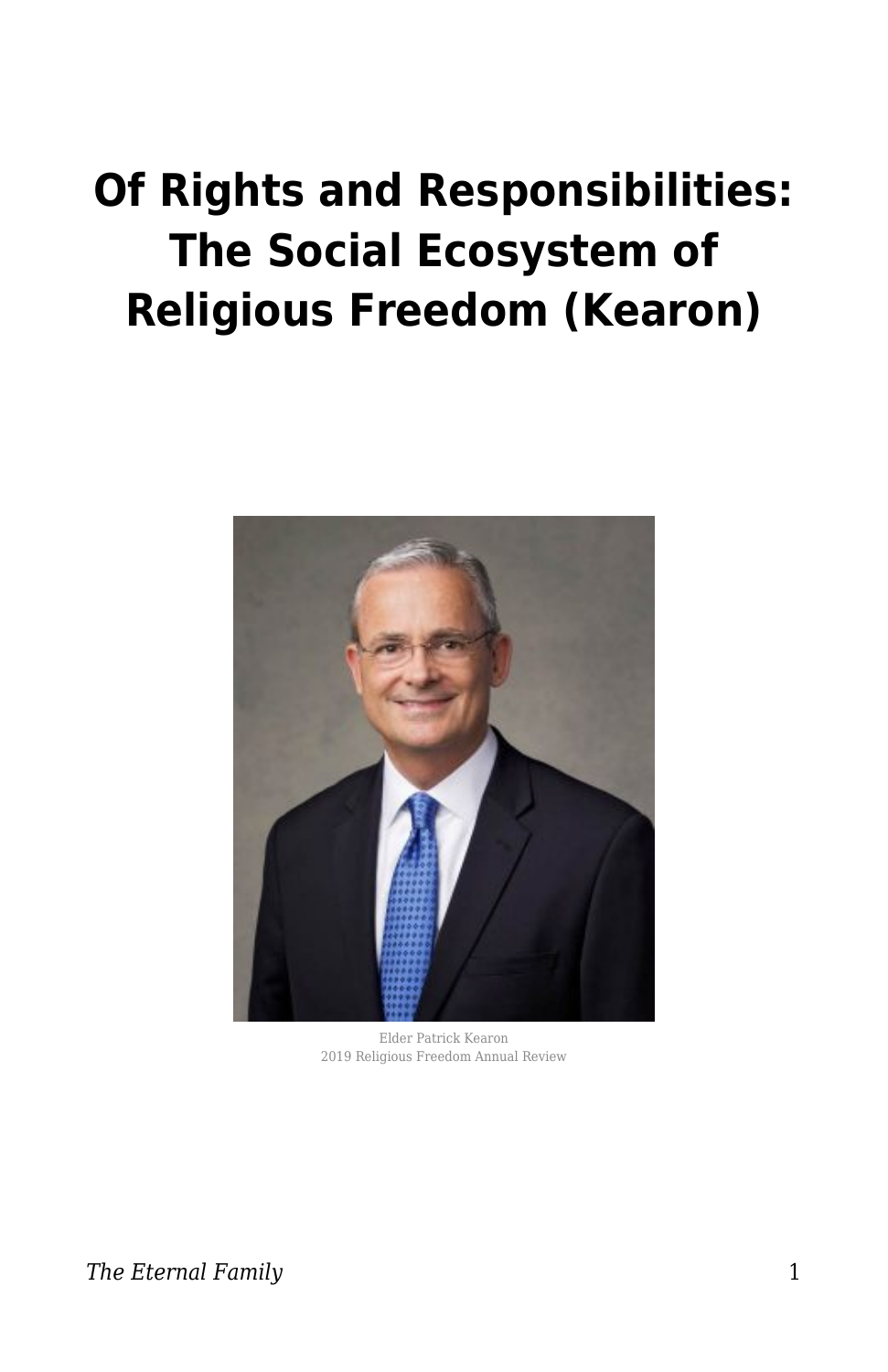# **Introduction**

- 1. Distinguished guests, colleagues and friends, it is an honor to speak to you today. The subject of religious freedom continues to raise new questions. We have come to learn a little more from many of the most able minds and willing hearts in the field. If we listen to each other carefully, we will be better equipped to meet the challenges and opportunities of today and tomorrow. Most of us drink from the waters of religious freedom without even knowing it. We think of it as a river that will always flow. But we might not recognize the risks to the tributaries that feed that river.
- 2. The perpetuation of religious liberty requires that it be understood and valued by the rising generations. There is a need for them to comprehend what religious freedom brings to society and what is lost when this liberty is eroded. When young people come to understand why this freedom is crucial to their own aspirations, welfare and happiness, they will feel inspired to act to strengthen and preserve religious freedom.

#### **Community and Commitment**

3. To better understand the freedoms we now enjoy, we can look to history. My parents came from what you in the United States call "the greatest generation." They both served in the British armed forces in World War II — my father in the Royal Air Force, my mother in the Army as a nurse. Between them they served across Europe, North Africa, India and Burma. They fought for their neighbors, they fought in defense of their homeland and they certainly fought for religious freedom, but I don't suppose that was a phrase they would have used at the time. With so many others, they warded off the tyranny of Nazism. So many freedoms were on the line, and that generation gave everything they had in their defense. Vast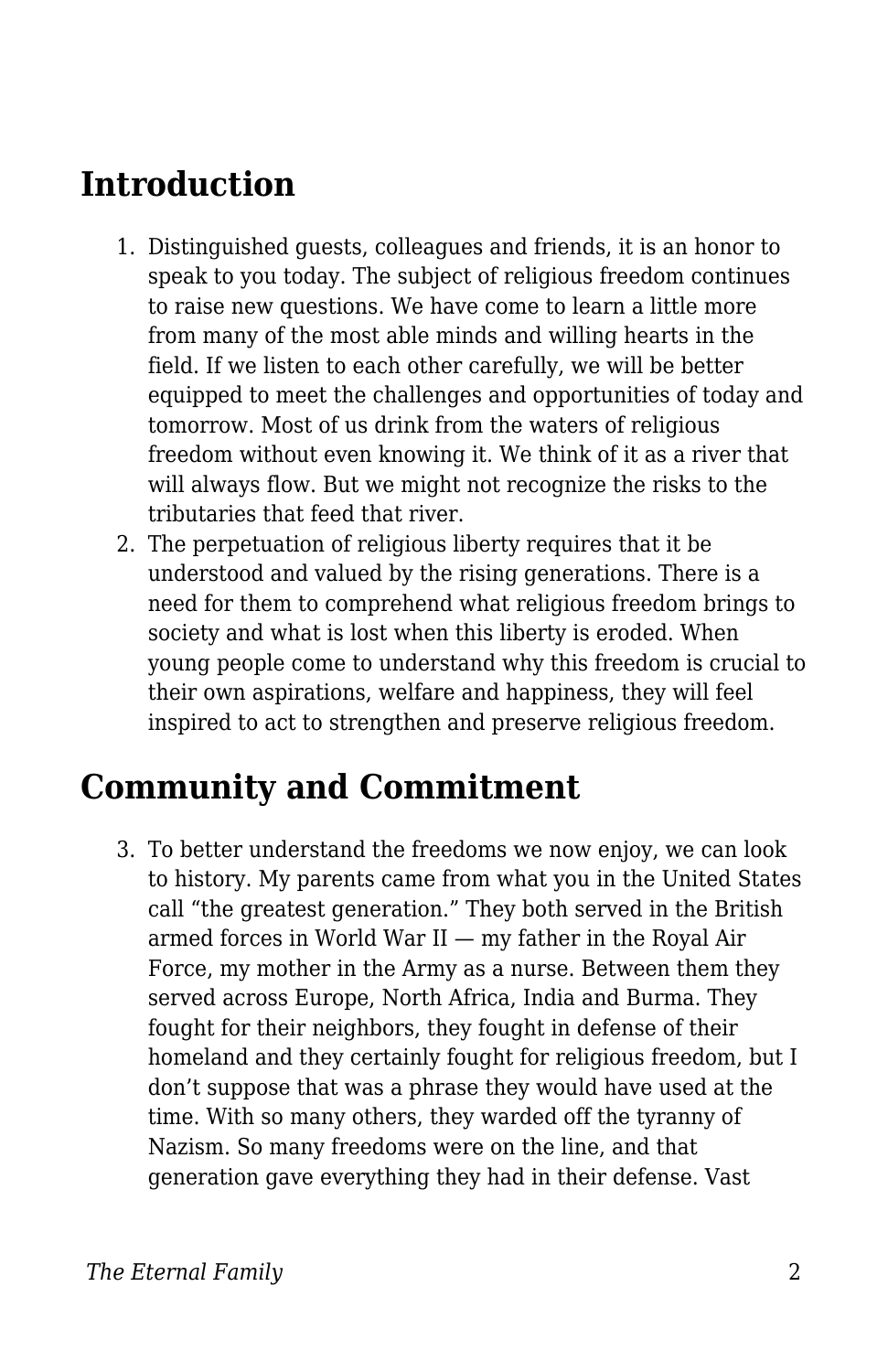swaths of Europe were overrun, with massive casualties. Whole nations were subjugated by tyrants whose aim was to conquer and not only suppress freedoms, including religious freedom, but wipe out and destroy people of particular ethnic backgrounds, faith and belief. The generation which confronted these demonic threats did so with phenomenal courage. It took a society that possessed a highly developed social solidarity and mutual accountability to bring about such a moral achievement.

- 4. After six unspeakably harrowing years, the war was won. In the ensuing years, those who had experienced this conflict saw society through the lens of that experience. After a decade or two, they observed the next generation, which had not been where they had been nor confronted what they had seen. These young people became concerned with what in many cases the wartime generation regarded as lesser things. The cohesion that had come from shared hardship borne of an existential threat began to wear off. I was a child through part of this period. The protests of the 1960s found their way onto our television screen. What they exhibited in raw emotional power, they often lacked in sustained social commitment. These actions ranged from bus boycotts to opposition to the Vietnam War to campus protests over student fees. They were all motivated by worthy purposes, but on their own, these purposes were limited without the continuous obligations borne of shared vision and purpose. Of course, protest is a vital function in a democracy, and free people are free because they are able to challenge the status quo and those they have elected. But during those years, the youth of Britain sometimes appeared to protest for its own sake. My parents lamented the shift toward a mindset of rights with no apparent regard for, or reference to, responsibilities. The two must work together; passion and duty must connect. And that concept is what I would like to address — our rights and the responsibilities associated with those rights.
- 5. Today it might appear to some that rights just happen that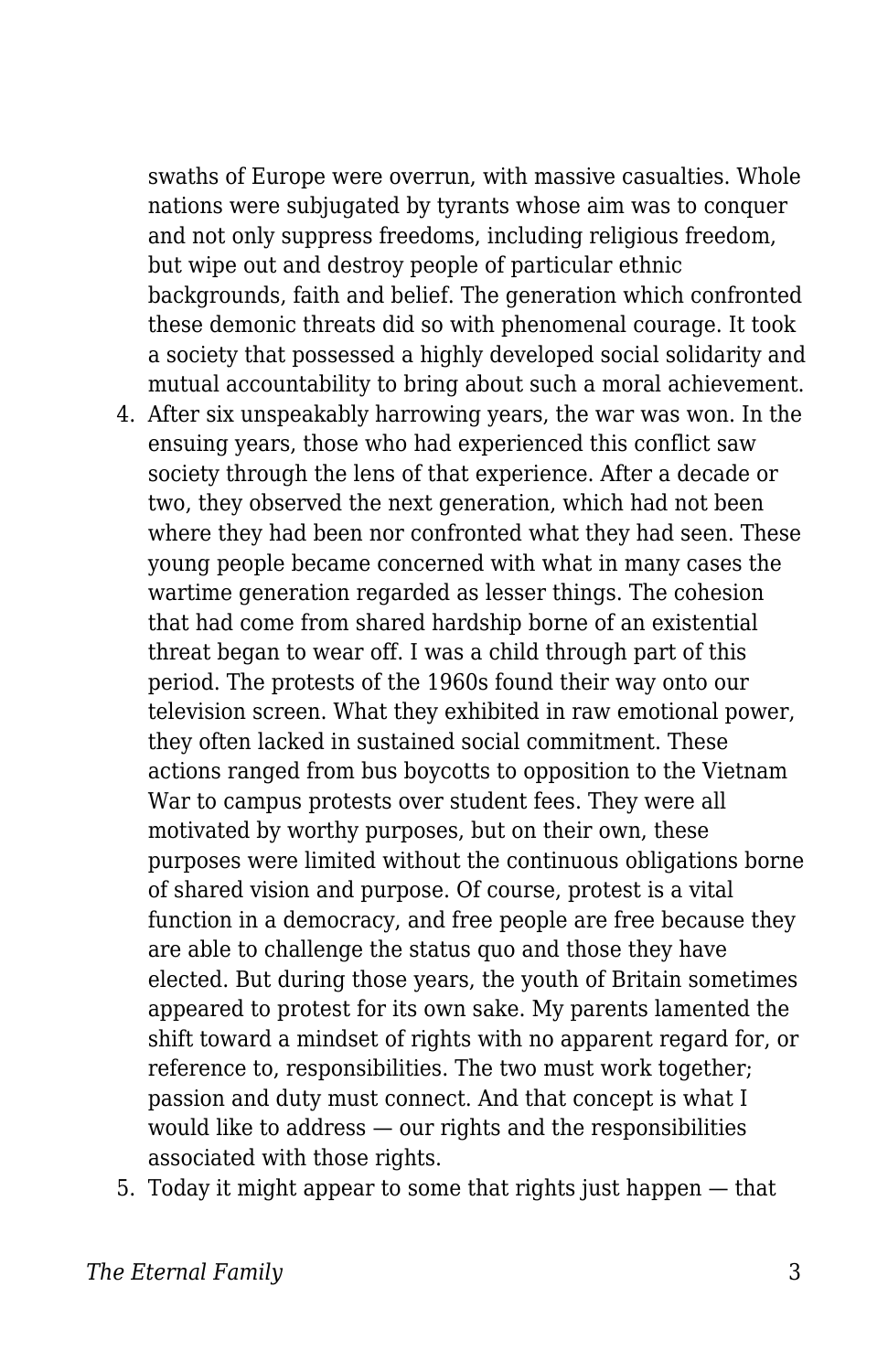they are automatically inherited and perpetuated without thought or effort. We can forget the extraordinary struggle, resolve and sacrifice that went into protecting our abundance. We may rarely think about our obligations to keep those rights in place.

## **The Heart of Religious Freedom**

- 6. For a time, I lived in a country that did not allow the free expression of religion. I witnessed how people who dared to stray from the official line could be punished. Unfortunately, this continues today in many nations across the globe. Violation of religious freedom is one of the main reasons why we see so many refugees and displaced people today. Religious differences become religious alienation, alienation turns into persecution, and persecution turns to conflict, war and mass flight. These crises happen when freedoms, including religious freedom and freedom of conscience, are not protected. Regimes target those who believe differently, force them from their homes and uproot them in terrifying ways. In 2015 and 2016, from one end of Europe to the other, I saw firsthand countless ordinary people driven from their homes and lands further to the east across countries and continents in search of safety and refuge. Often their beliefs were a factor in why they were displaced.
- 7. Hatred and terror drove these people from their homes. The world needs places of refuge from such extremism. Where liberty thrives, it flows almost invisibly. We experience the benefits of it all the time but rarely see how it actually works. Religious liberty acts as the heart of society, a key contributor carrying the lifeblood of all that is good to the whole community.
- 8. Healthy societies run on trust, confidence and a sense of safety. With freedom of religion and belief, people feel safe in their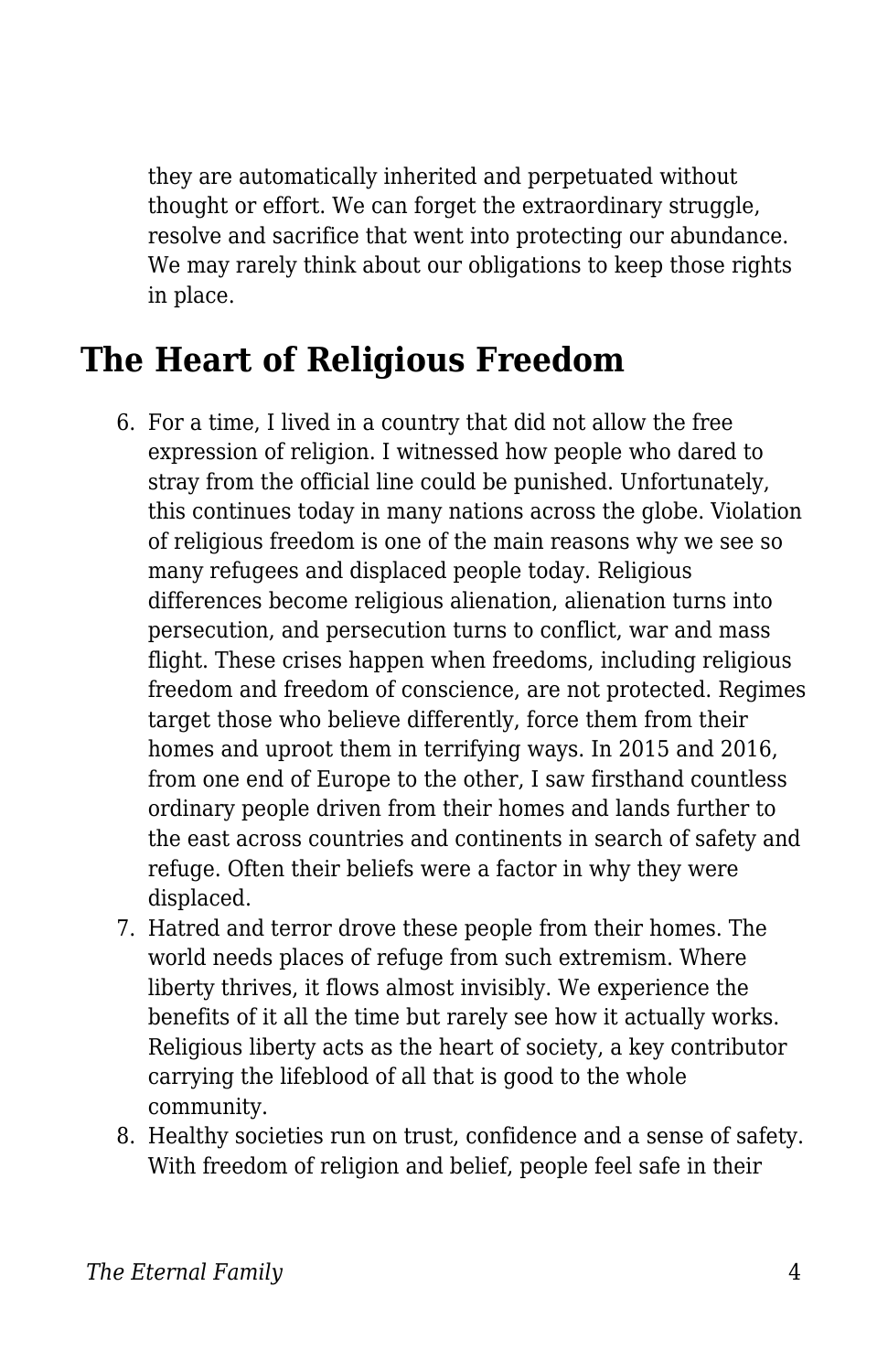deepest convictions and can express and exercise them publicly. The great enemy of religious freedom is estrangement and alienation. When a society or government divides people based on what they believe, how they think, the words they say, whom they worship or the manner in which they worship, common ground is lost, and life together becomes a battle. The test of a pluralistic society is to achieve unity without diminishing the diversity within it.

- 9. Religious freedom means nothing if you protect your own religious practice while neglecting the practice of others, especially those who might be less secure and able to defend themselves. It only works if you protect the rights of everyone. As Elder D. Todd Christofferson, a member of the Quorum of the Twelve Apostles of The Church of Jesus Christ of Latter-day Saints, has said, religious freedom is important precisely because it gives everyone — religious or not — the "space to determine for ourselves what we think and believe."<sup>1</sup> In terms of numbers and inherited culture, the United States has a Christian majority, but unless it honors the lawful practices of Hindus, Sikhs, Muslims, Jews, Buddhists, Native American religions and everyone else, including individuals and groups who profess no faith at all, it will fail to live up to its own ideals. $<sup>2</sup>$ </sup>
- 10. We all need to be consistent in defending and respecting everyone. And doing so does not mean you have to diminish your own beliefs. That's how all our rights will be taken seriously. We can't pick and choose who gets what rights. Every religion is susceptible to the fluctuations of prominence and obscurity. The cultural group that enjoys privilege today may lose it tomorrow, even in nations where the rule of law and democratic principles have been enshrined for centuries.
- 11. Having a broad view of religious liberty helps us see that it is universal, not just the preserve of those who are powerful or popular. Religious freedom is sup apolitical, something that is part of our nature before politics declares it to be so. Every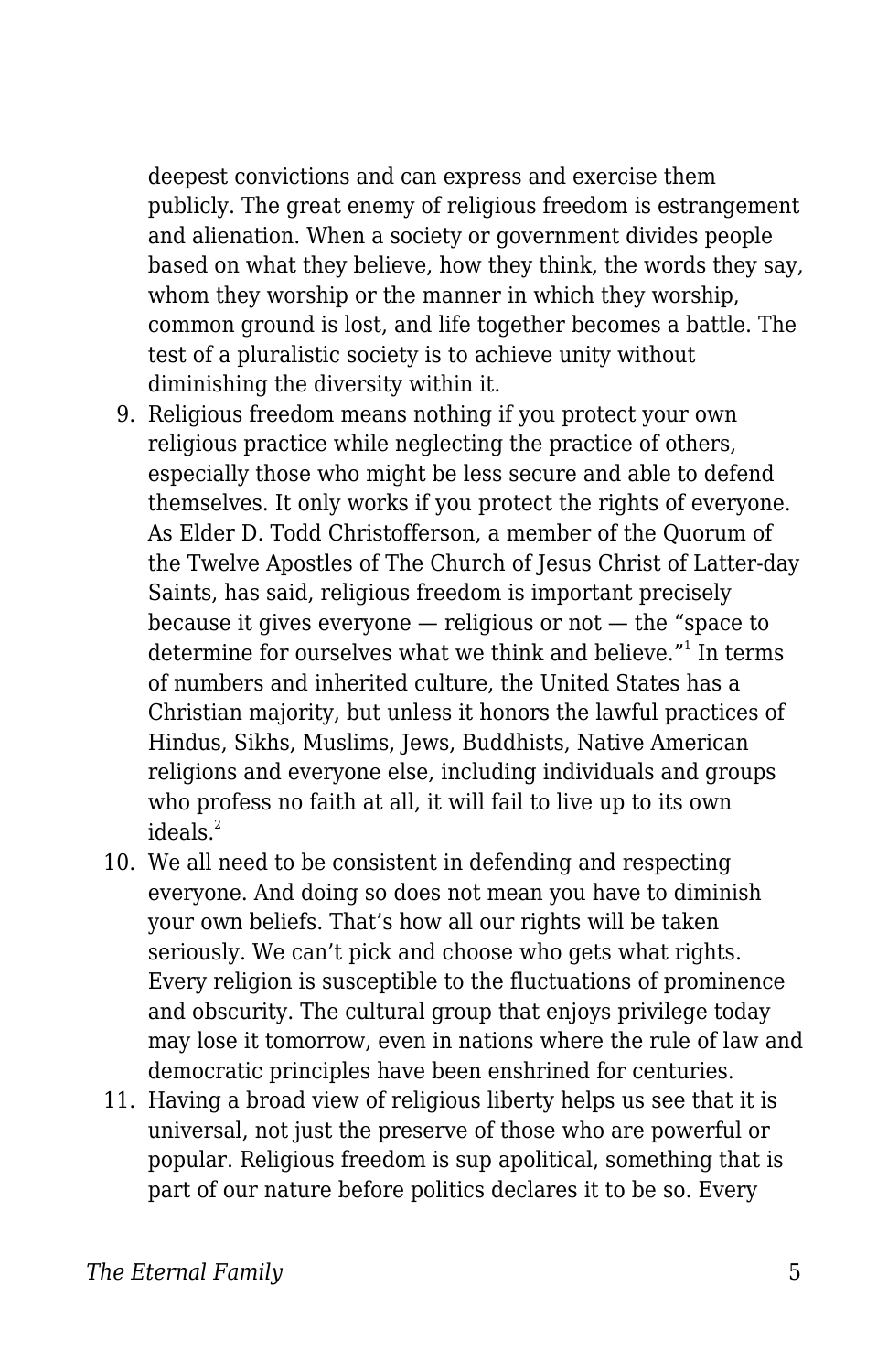person, regardless of religion, race, gender, orientation or nationality, possesses fundamental rights simply by being human. They include the right to life, liberty, security, equal protection of the law and the freedom of thought, speech, and religion, as well as protection from political extremism. But we all must remember, be taught and pass on the responsibilities that come with these rights.

- 12. Rights are inscribed in laws, constitutions and charters the world over, but they were first imprinted in the human heart by a loving God. One of the founders of this nation, Alexander Hamilton, wrote, "The sacred rights of mankind are not to be rummaged for among old parchments or musty records. They are written, as with a sun beam, in the whole volume of human nature, by the hand of the divinity itself; and can never be erased or obscured by mortal power."<sup>3</sup>
- 13. Though these inalienable rights come from above, they still have to be cultivated by human beings below. It is up to us  $-$  it is the responsibility associated with these rights — to implement, protect and anchor them in our daily life.

# **Two Sides of the Religious Freedom Coin**

- 14. Rights and responsibilities can't be separated without negative consequences. The symbiosis between rights and responsibilities is often forgotten in the rush to demand that something be given to us, while forgetting to foster the conditions in which that right can even be respected or have meaning.
- 15. Appropriately exercised, rights and responsibilities move in a virtuous circle. We are more inclined to honor the rights of people when we know them personally and feel a sense of responsibility for their well-being. Meaning in life comes from giving yourself to others, not demanding that others give to you. Author and commentator David Brooks has written that joy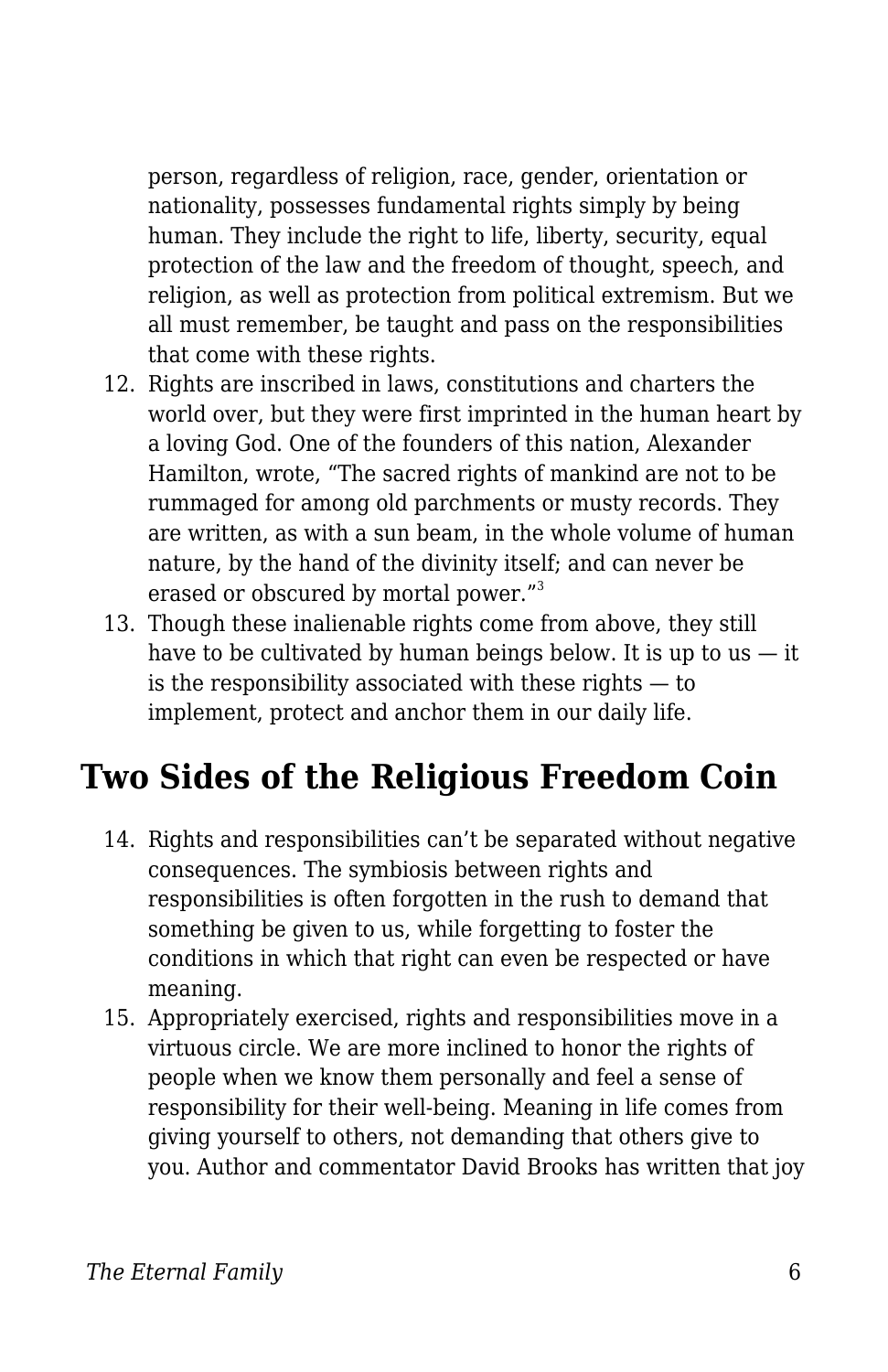comes from commitment:

- 16. "In reality, the people who live best tie themselves down. They don't ask: What cool thing can I do next? They ask: What is my responsibility here? They respond to some problem or get called out of themselves by a deep love. By planting themselves in one neighborhood, one organization or one mission, they earn trust. They have the freedom to make a lasting difference. It's the chains we choose that set us free."<sup>4</sup>
- 17. Important work in religious freedom is found in walking a mile with your brother and sister, listening to a stranger talk about their religious experience, and in the gentle efforts of dialogue and persuasion.
- 18. The study of religious liberty has so many facets and nuances it can be dizzying. The conversation often focuses on the law what it is, what it should be, what it protects, what it should protect, how it sets boundaries and so on. Law is vital and is an essential part of a bigger picture. However, rights act more like habits than dry edicts. Law and custom must work together.
- 19. Behind every right, if we look closely enough, stand layers upon layers of social practices that regulate innumerable human interactions in societies, families, marriages, friendships and all human relationships. They are called "norms," and they require innumerable transactions of give and take. The demands we make of the law only make sense when embedded in a web of countless norms that make our society possible. We need to keep finding ways to align what we demand with what we can contribute—to our families, workplaces, neighborhoods, churches, schools and communities.
- 20. Understanding and appreciation of religious freedom will need to move from the exclusive realm of specialists to a much broader audience, to include those who don't grasp the intricacies of the law nor have the capacity to influence the law in conventional ways.
- 21. To do this, we will need to reframe our own understanding and more effectively articulate what this freedom means and the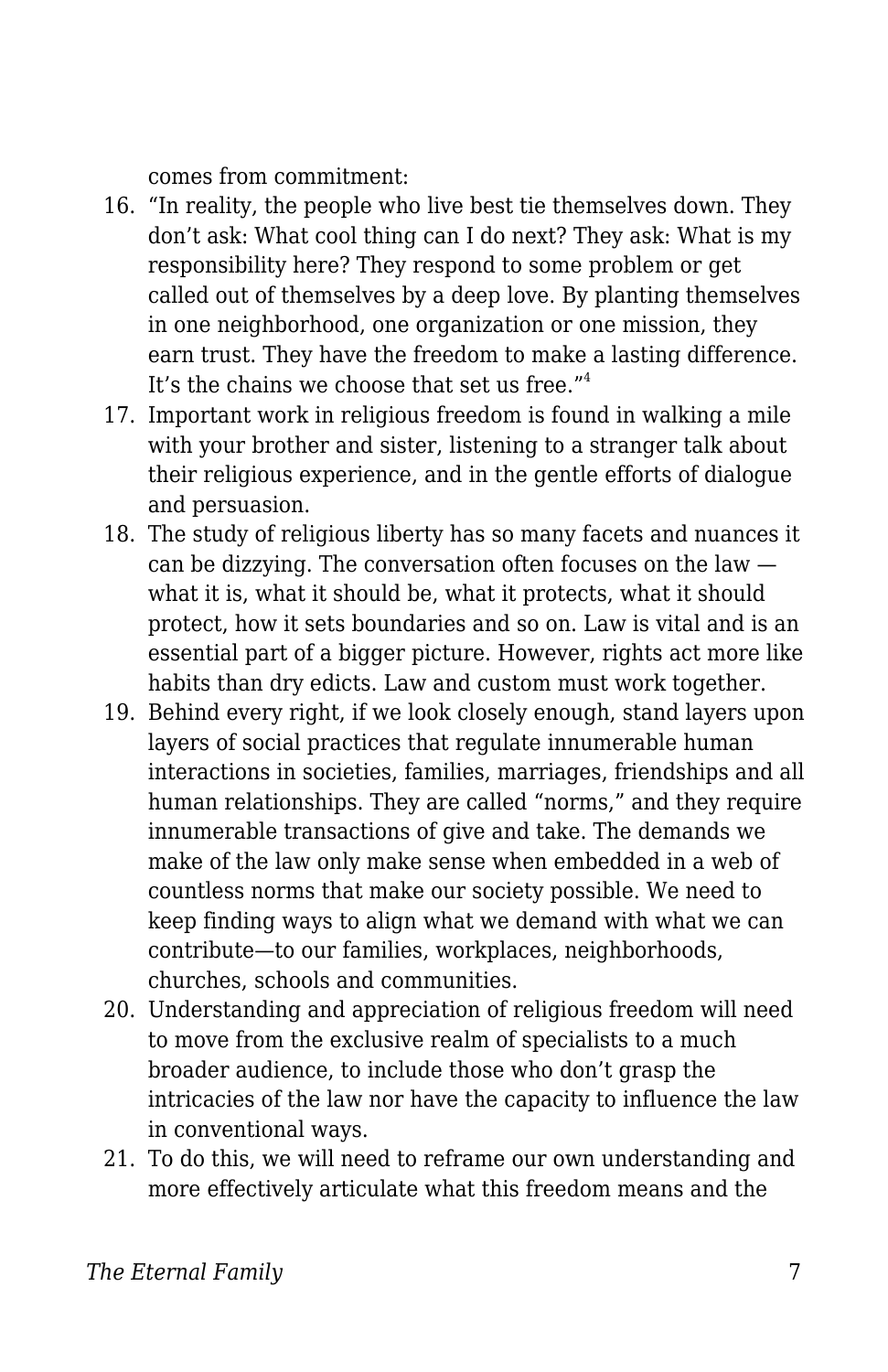responsibility it brings. We have a particular obligation to carry this to a younger audience who will be charged to see these freedoms protected and responsibilities fulfilled in the coming years.

# **A Challenge to Embrace**

- 22. Many in the rising generation today are concerned about serving those in need, making a difference, changing the world and helping their community. They seek morality and responsibility and understand the language of universality. Our young people can be jaded by exclusion, inconsistent application of laws and entrenched interests of a few to the detriment of many. They are attuned to the authentic. They are outward-looking and deeply sensitive to treating people fairly and equally. Their yearning to serve is deep. All of this is wonderful and promising!
- 23. But on the whole, the religiosity of young people is shifting. They are much less inclined to identify with a particular religion, let alone attend church.<sup>5</sup> They can see religion as stifling their values of inclusion and tolerance. But it is not only the youth; the trend toward a secularized public life affects all ages.<sup>6</sup> One of the results is that our culture is fragmenting into cultural and ideological tribes.
- 24. President Gordon B. Hinckley, former president of The Church of Jesus Christ of Latter-day Saints, once said, "Men everywhere seem to be groping as in darkness, casting aside the traditions that were the strength of our society yet unable to find a new star to guide them."<sup>7</sup>
- 25. Peter Beinart, a writer and political science professor at City University of New York, sees a connection between decreasing religious activity and increasing political conflict. He recently wrote, "Maybe religion builds habits and networks that help people better weather national traumas, and thus retain their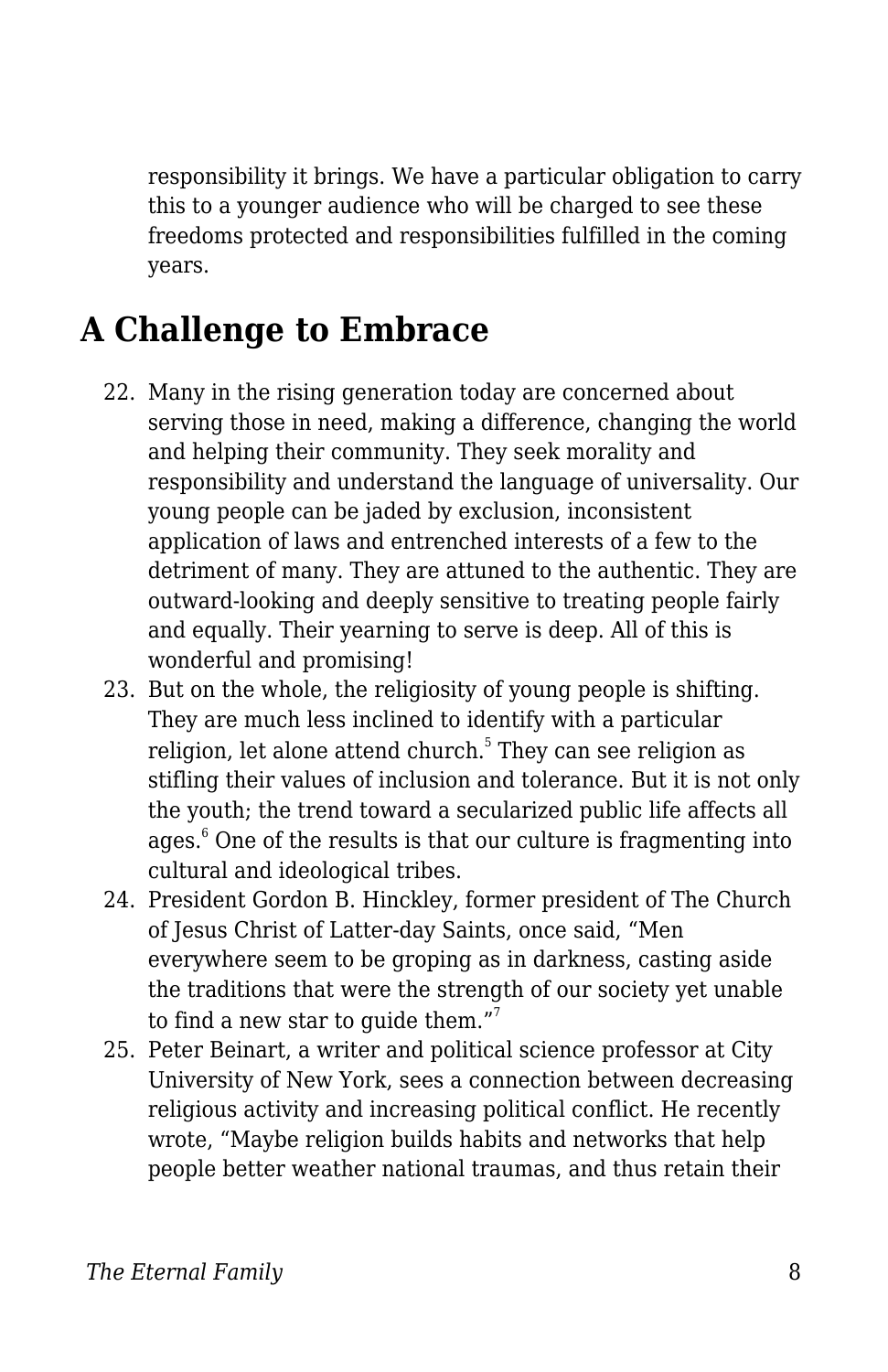faith that the system works. For whatever reason, secularization isn't easing political conflict. It's making American politics even more convulsive and zero-sum."<sup>8</sup>

26. We can help fill this void with a positive message and constructive actions. There is a need, and a real opportunity, for religious freedom to be framed differently and be more clearly understood.

#### **Be a Force in the World**

- 27. Do we fear the world more than we shape it? Do we let our anxieties prevent us from making a difference? Do we spend more time hiding from society's flaws than fixing its problems?
- 28. How we answer these questions determines what our social environment looks like. It is always changing and improves or deteriorates depending on our actions. Society is not something that just happens to us; it is something we help shape.
- 29. The main thing is to engage, dialogue, bridge and interact with people of all sorts. Unless we participate, we lose our ability to both influence the world and learn from it. As British novelist E.M. Forster put it, "Only connect! … Live in fragments no longer."<sup>9</sup>
- 30. We all have a stake in this debate. "No man is an island, entire of itself; every man is a piece of the continent, a part of the main."<sup>10</sup> The poet John Donne wrote these words nearly 400 years ago, but they still resonate today.
- 31. Contributing to the good of society is part of our spiritual stewardship. Jesus taught his followers to be the light of the world and the salt of the earth. Let your light shine, he said, as a city on a hill. Salt was an ancient symbol of friendship and generosity. And like salt, we have a duty to savor person-toperson connections and nurture amity between adversaries. We must not cloister ourselves with others who think like us and congregations that believe like us. Jesus demonstrated how to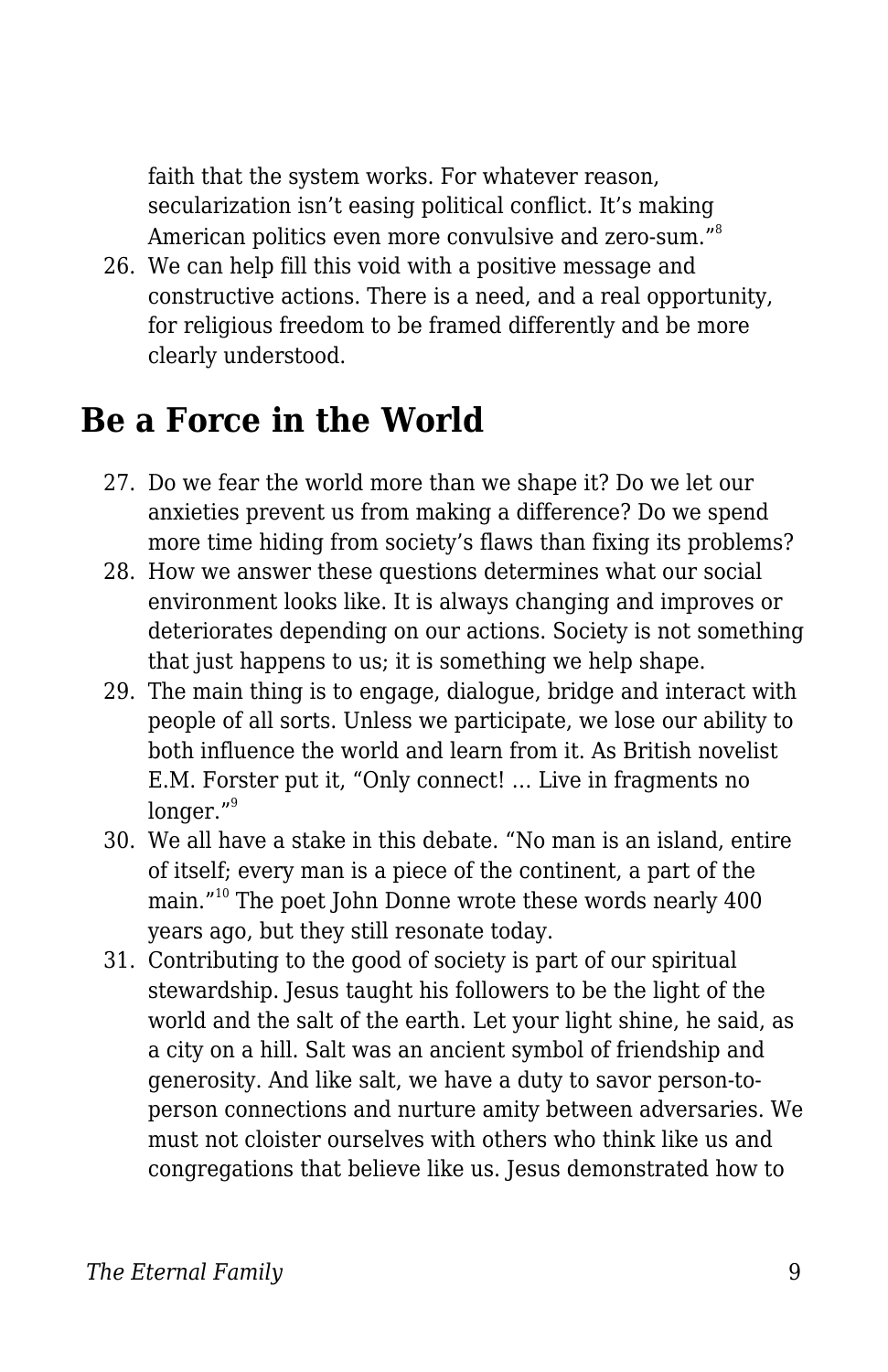lift society, moving deliberately to the despised, the diseased and the misunderstood, listening to and healing them.

- 32. I have been inspired by the goodness and selflessness of members of my own church who reach out to those in need. Wherever I have witnessed, in the course of my service, those afflicted by fire, flood or any manner of natural disaster or humanitarian crisis, our people have been there. When visiting such a location in California, I was asked if I knew what FEMA stood for.
- 33. As I struggled with "Federal... Emergency...," my friend said, "No, it's 'Find Every Mormon Available.'" It was said in jest, but more than once media has reported that the first two groups at the scene were the Mormons and the Latter-day Saints reminding us of the uphill task we have to be known by our full name. The point is, our people do go out of their way, a very long way out of their way, to help in crises the world over. This isn't only disaster response and assisting refugees. These devoted souls are there in those often invisible, private, chronic situations which can last a lifetime. And of course, it's not just our people; we work alongside representatives of numerous other faiths, often partnering with them in some of the most challenging parts of the world. There are certainly those involved doing extraordinary work for whom faith is not a driving force. But these contributions with our fellow believers are vast. And, importantly in today's context, they are often overlooked. Part of that is our own fault, as we can have something of a tortured relationship with the idea of telling people about these good works. As a church, we are torn between having these efforts be private and letting that light shine in a way that will create awareness that we take our responsibility of contributing to society very seriously. We will probably need to talk more openly about these contributions, letting people know that at the heart of our faith is the desire to help our fellow human beings, wherever they are, people of faith and no faith at all. And that we do so without seeking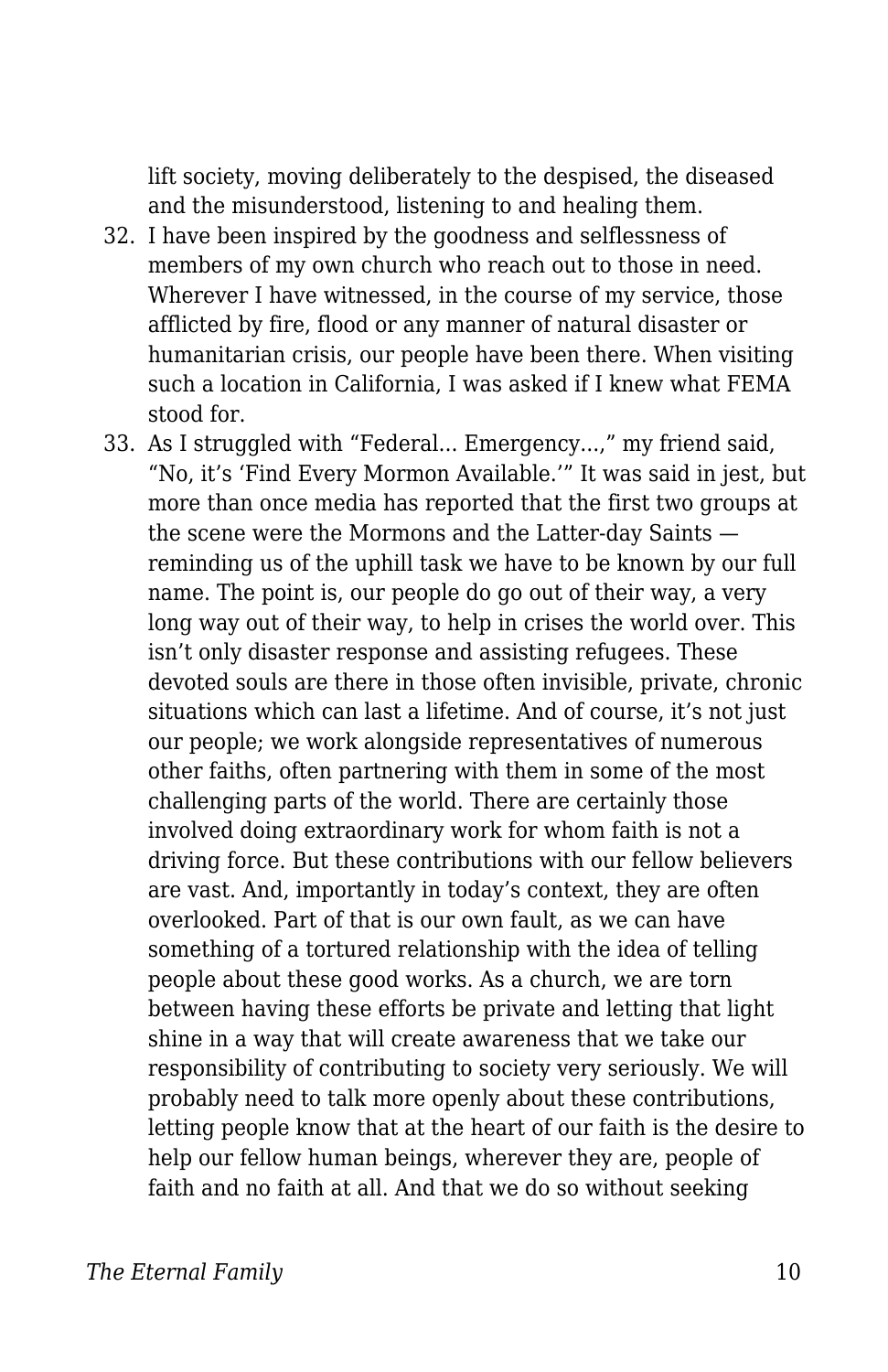converts in these most trying moments in people's lives.

- 34. We need to help many more young people see the opportunities the free exercise of religion provides to serve others in need and unite communities in ways that benefit all people. And we need to help them understand that the expression of religious belief through community service is dependent on religious freedom. With this understanding, they will not only value religious freedom more deeply but will courageously act to strengthen and perpetuate it. Influencing society always seems to be the job of someone else — someone with more power, more money, more time. Perhaps we expect some program or sponsor to take the lead. But when it comes to taking care of people, there is no "someone else"; there is only us. Civic engagement requires people to freely act on their beliefs and solve the problems of their communities. If the prevailing philanthropic desires of our rising generation are to be harnessed and maximized, our young people will need to come to the same conclusion as have so many of us here today. And that is, that this is the most worthy of causes — a spring and holiest beliefs, and at the same time, blesses individuals, families, communities of all descriptions and entire nations. How to unite these benevolent desires of the rising generation with the responsibility of preserving religious freedom, along with every other inalienable right, is the task before all of us, and I am so grateful that you have gathered in this way to address just that.
- 35. We have a responsibility to help and, as God told the Prophet Jeremiah, "seek the welfare of the city where I have sent you into exile, and pray to the Lord on its behalf, for in its welfare you will find your welfare."<sup>11</sup>

## **Conclusion**

36. Now to conclude, every society has a foundation of truths,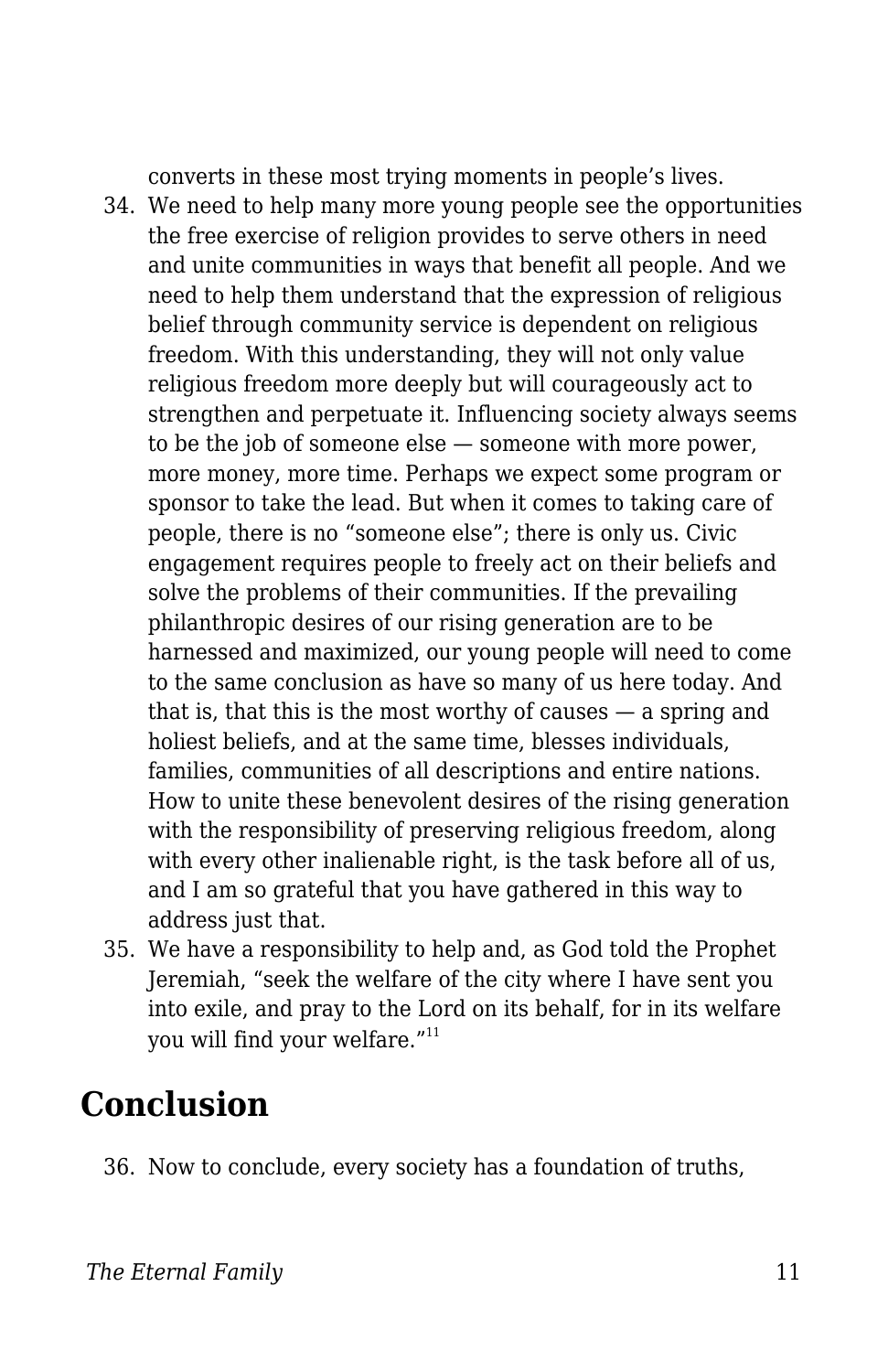rules, expectations and norms which guide their thinking and their actions every day. Many take them for granted. And like all things we suppose will simply always be there for  $us$  — like the air we breathe — we hardly notice them. That is, until they're challenged. And then we have to look closely and really get to know them, as if discovering them for the first time. So it is with religious freedom.

- 37. The way we all as human beings form our deepest beliefs is perhaps life's greatest journey of discovery. The freedom in which we do so is precious. Our ability to practice and share those beliefs as we learn of and come to understand the beliefs of others enriches us all, broadens our view and creates harmony. A climate in which we are free to believe and practice is also a climate in which we can contribute. Religious freedom demands both the universal right and the universal responsibility, and it is our turn to do our part.
- 38. As human beings and the children of divine creation, we all want to live by a moral vision and want to share it with others. In doing this, we enter the realm of both religion and politics. This can be messy and contentious, but we have reason to be optimistic. As Martin Luther King Jr. was so fond of saying, drawing from the abolitionist Theodore Parker, "The arc of the moral universe is long, but it bends toward justice. $12$
- 39. We are in that arc, and God expects us to do our part in nudging it toward justice. This is our work. Thank you.

#### **Notes**

- 1. "A Celebration of Religious Freedom," interfaith address in São Paulo, Brazil, April 29, 2015.
- 2. Pew Research Center on Religion and Public Life, Religious Landscape Study, 2019, http://www.pewforum.org/religious-landscape-study.
- 3. Alexander Hamilton, *The Farmer Refuted*, 1775, p. 5.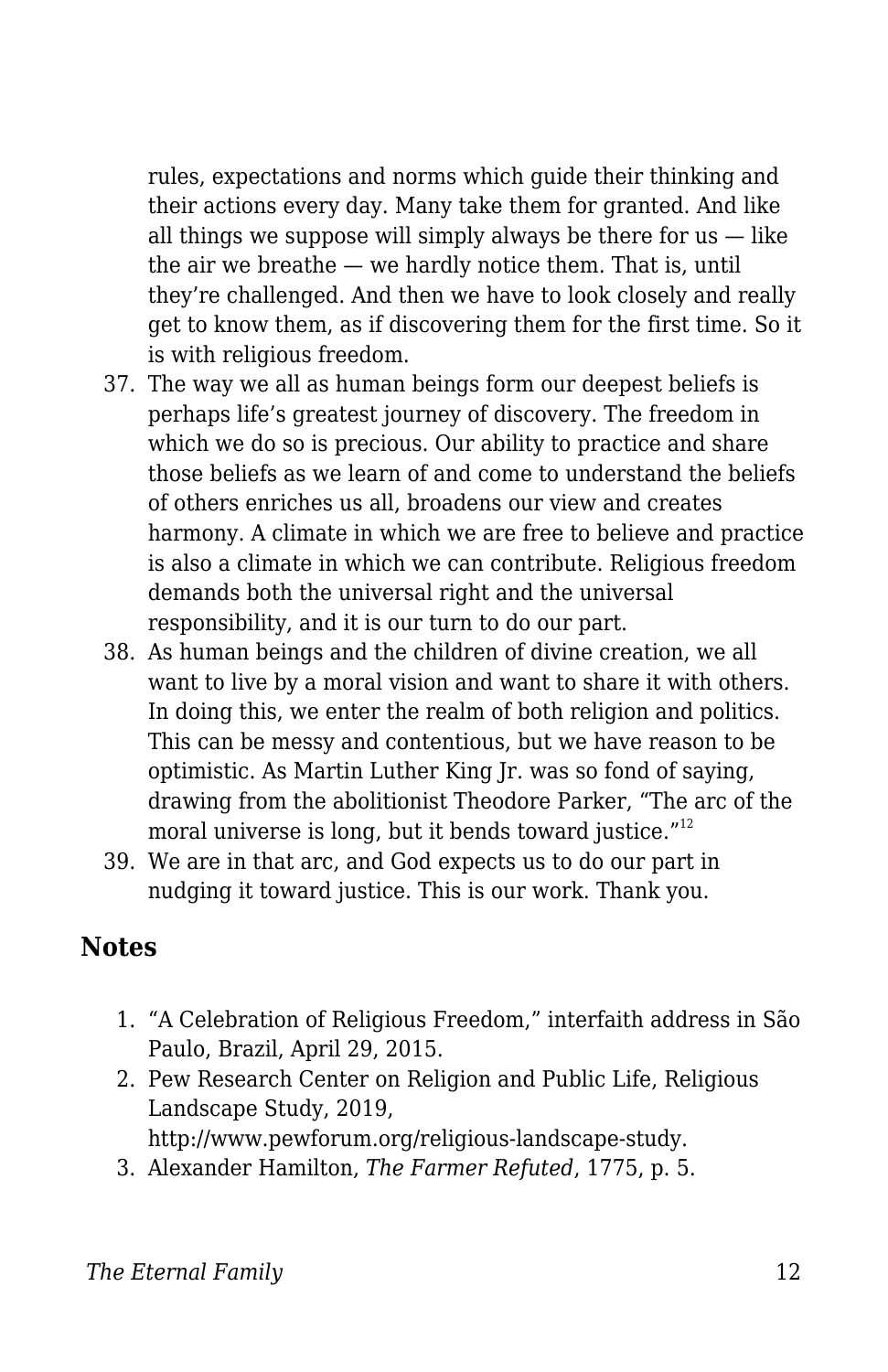- 4. David Brooks, "Five Lies Our Culture Tells: The Cultural Roots of Our Political Problem," *The New York Times*, April 15, 2019.
- 5. Michael Lipka, "Millennials Increasingly Are Driving Growth of 'Nones,'" Pew Research Center, May 12, 2015.
- 6. Becka A. Alper, "Why America's 'Nones' Don't Identify with a Religion," Pew Research Center, August 8, 2018.
- 7. Gordon B. Hinckley, "Pursue the Steady Course," *Ensign*, January 2005, 4.
- 8. Peter Beinart, "Breaking Faith," *The Atlantic Monthly*, April 2017.
- 9. E.M. Forster, *Howard's End*, 1910, chapter 22, p. 214.
- 10. John Donne, Meditation XVII, Devotions upon Emergent Occasions.
- 11. Jeremiah 29:7, English Standard Version Anglicized.
- 12. Martin Luther King Jr., "Remaining Awake Through a Great Revolution," speech given at the National Cathedral, March 31, 1968.

[https://books.byui.edu/-SoD](https://newsroom.churchofjesuschrist.org/article/transcript-elder-kearon-religious-freedom-byu-2019)